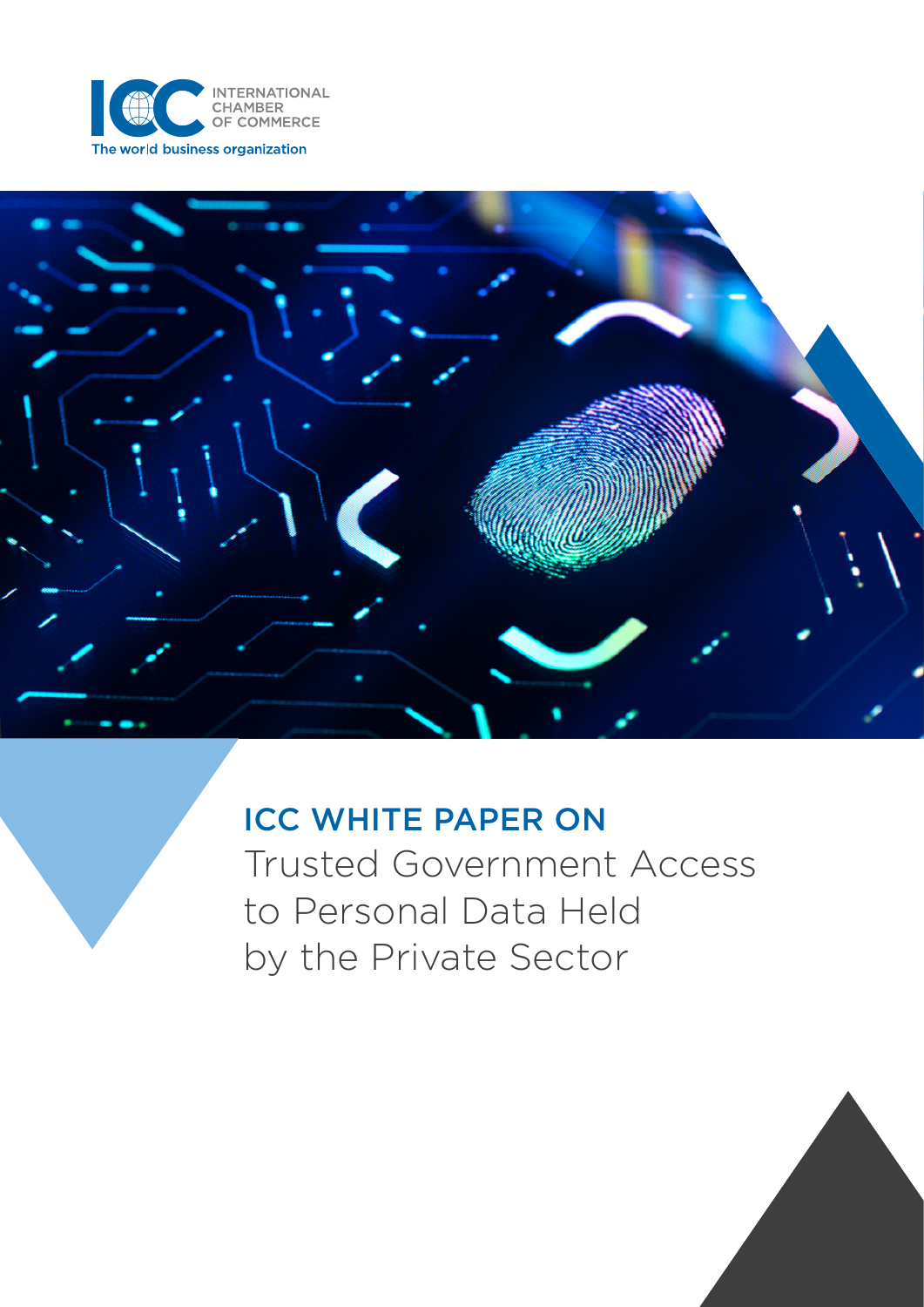## <span id="page-1-0"></span>**CONTENTS**

| <b>Introduction</b>                                                           |
|-------------------------------------------------------------------------------|
|                                                                               |
|                                                                               |
|                                                                               |
|                                                                               |
|                                                                               |
| Part 2: Government access and cross-border data flows: the impact on business |
|                                                                               |
|                                                                               |

## INTRODUCTION

The essential role of global data flows in today's economy became evident when the pandemic lockdown started in 2020, and companies of all sizes around the world responded by transitioning their businesses to online-first or online-only, and their operations to remote work. Cross-border data flows are at the heart of the world's economy, as companies rely on such flows to conduct their day-to-day business with customers and partners, innovate in their business and operations, and compete more effectively, in sectors as diverse as agriculture, healthcare, manufacturing and banking.<sup>1</sup>

These data flows underpin every aspect of today's business—cloud services, customer relationship management, human resource management, remote work, workplace collaboration, and supply chain management. They also underlie distance learning, telemedicine, the fight against cybercrime and child abuse online, fraud monitoring and prevention, investigation of counterfeit products, and a broad range of other activities. Retailers

send data across borders when they check inventory in an overseas warehouse, accept and process customer orders, and enable customers to track shipments enroute to their destination. Global companies of all sizes across industries rely on cloud-based human resources systems to hire employees and conduct performance reviews, and to administer benefits and payroll across offices in different countries. In particular,

<sup>1</sup> Testimony of Victoria A. Espinel, President and CEO, BSA | The Software Alliance, Before the U.S. Senate Committee on Commerce, Science and Transportation, *The Invalidation of the EU-US Privacy Shield and the Future of Transatlantic Data Flows* (December 9, 2020).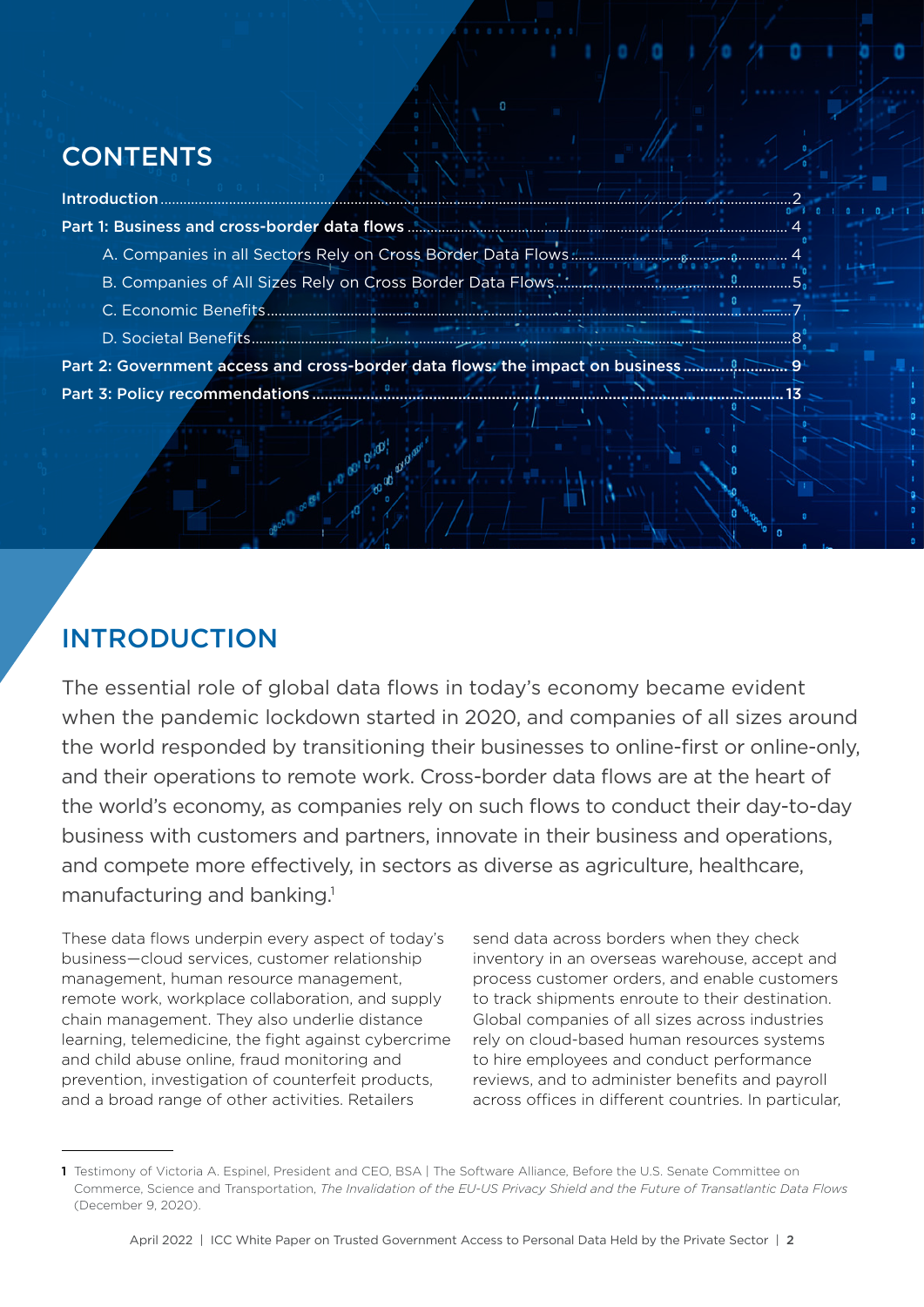small- and medium-sized enterprises (SMEs) leverage cloud services to reduce barriers of entry to markets, enabling them to be on equal footing with much larger and/or better resourced organisations at lowered costs. Data flows help these organisations to do market research, extend their market reach, access latest innovations, and collaborate with other organisations to minimise economic and technical uncertainties.2 International collaborations on COVD-19 research and responses rely on such flows to enable new understandings of the virus, tracking of the spread of the pandemic and evolution of the variants, and development and distribution of vaccine.

The processing and transfer of personal data are integral to many of these exchanges, making trust a vital element for resilient and sustainable economic growth and recovery. However, trust in international data flows is being eroded over concerns that government demands to access data may conflict with universal human rights and freedoms, including privacy rights, or cause concerns and conflicts with domestic laws when such access transcends borders. These increased concerns and reduced trust have led to uncertainty that may discourage individuals,' businesses,' and even governments' participation in a global economy, and can negatively impact inclusive and resilient economic growth. This lack of trust can lead to disruption in global data flows and thus business operations, products and service. It can also serve as the rationale for an increasing number of compelled data localisation measures globally.

Governments have legitimate interests in preventing, investigating and prosecuting serious crime, as well as in addressing national security threats. Addressing the trust deficit require governments to enact robust and comprehensive national privacy regulations, with firm commitments to protecting the rights and freedoms of individuals, including the fundamental right to privacy, when personal data is subject to government access.

The lack of clarity, transparency, and consistency between national approaches to government access to data has led to a steady growth in the number and restrictiveness of measures to constrain cross-border data flows. Moreover, inconsistencies in the implementation of law enforcement and national security interests in national laws, and the lack of international norms and interoperability of policy and regulatory regimes have created significant administrative burdens on businesses, while eroding the trust of businesses, people, as well as governments in using digital technologies, and impacting their potential in the digital economy.

With 60% of global GDP digitised by 2022, and growth in every industry driven by data flows and digital technology, $3$  disruptions in cross-border data flows will have broad reverberations that can lead to reduced potential GDP gains and adverse impact on the local/national digital ecosystems—at a time when economic recovery is top of agenda for every government. A recent report estimates the cost of data flow restrictions at a GDP loss of around €79bn per year across the European Union or €553bn over 2021-2027.4

Initiatives such as that led by the OECD to define high-level principles and safeguards for government access to personal data held by the private sector<sup>5</sup> are urgently needed as an essential first step in addressing cross-border data flow with trust, providing a much-needed foundation that can lead to more scalable measures and global dialogues.

In addition, cooperation between governments and stakeholders including business and multilateral organisations are needed to advocate for interoperable policy frameworks that would facilitate cross-border data flows, enabling data to be exchanged and used in a trusted manner, thereby aiming for high privacy standards.

<sup>2</sup> Discussion at OECD *CSTP-Korea workshop on Promoting International Technology Co-operation in the Digital Age and in the light of COVID-19* (21-22 September 2020).

<sup>3</sup> Hamilton, Daniel D., and Quinlan, Joseph P.: *[The Transatlantic Economy 2020](https://transatlanticrelations.org/publications/transatlantic-economy-2020/)* (2020)

<sup>4</sup> Frontier Economics: Beyond personal data: The Cost of Data Flow Restrictions to EU Companies

<sup>5</sup> Government access to personal data held by the private sector: Statement by the OECD Committee on Digital Economy **[Policy](https://www.oecd.org/digital/trusted-government-access-personal-data-private-sector.htm)**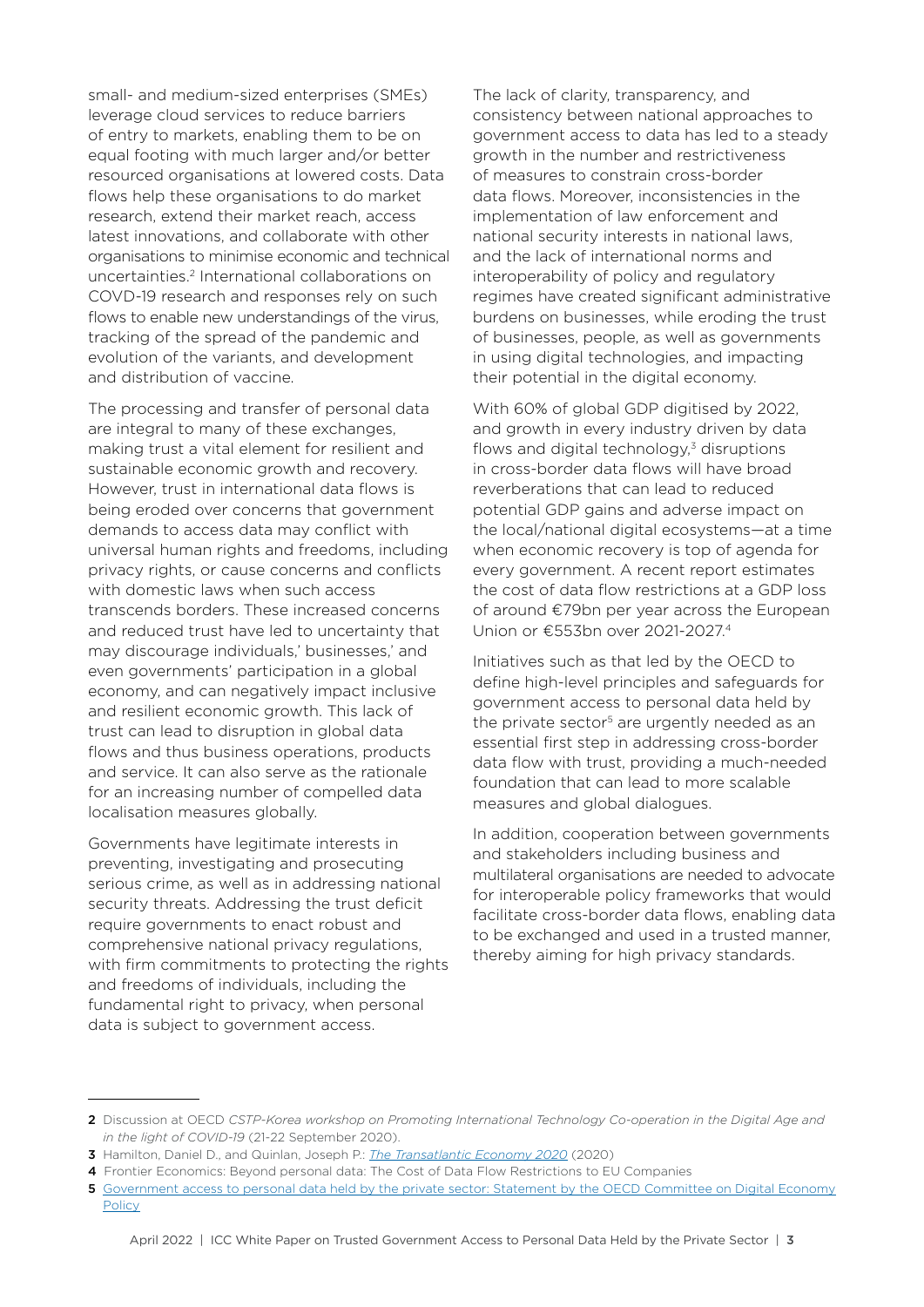### <span id="page-3-0"></span>PART 1: Business and cross-border data flows

The ability to transfer data across international borders is critical to companies of all sizes and across all industry sectors.

People who sit on different sides of the globe often need access to the same data, including to coordinate human resources management across global offices, to conduct research and development that spans offices and laboratories, and to trace and recall products regardless of their physical location.

Sending data from one country to another is a core element of both providing and using digital products and now forms the bedrock of international trade in goods and services. At its core, the ability to transfer data across borders ensures that we can access information regardless of our physical location—a critical need that was highlighted by the COVID-19 pandemic, as medical researchers rely on the ability to transfer data across borders to track the spread of the coronavirus and businesses shift to digital tools that let them work remotely and continue serving their customers.

### A. Companies in all Sectors Rely on Cross Border Data Flows

Any company with employees, vendors, or offices in more than one country needs to send data internationally every day, including to:

- Manage global inventory through a centralised system, including routing products between countries
- Analyse cybersecurity data in different countries to identify and counter threat and intrusion patterns
- Manage human resources across borders in compliance with relevant legal requirements
- Monitor the performance of products and services distributed globally

Companies in all sectors engage in these ordinary activities, which support businesses of all types. In sectors as diverse as farming, aviation, hospitality, mining, and manufacturing, companies are united in the need to transfer data across international borders. The value of data transfers cuts across industry sectors, with 75% of the value of data transfers accruing to industries like agriculture, logistics, and manufacturing.<sup>6</sup> Indeed, in 2020, the Global Data Alliance, a cross-industry group of companies headquartered around the world formed a coalition to build awareness regarding the importance to international commerce of data transfers and high standards of data responsibility. In real terms, the ability to send data across borders helps companies be more efficient and effective at delivering the products and services their customers' demand.

<sup>6</sup> McKinsey Global Institute: *[Internet Matters: The Net's Sweeping Impact on Growth, Jobs, and Prosperity](https://www.mckinsey.com/~/media/McKinsey/Industries/Technology%20Media%20and%20Telecommunications/High%20Tech/Our%20Insights/Internet%20matters/MGI_internet_matters_full_report.ashx)*, (2011)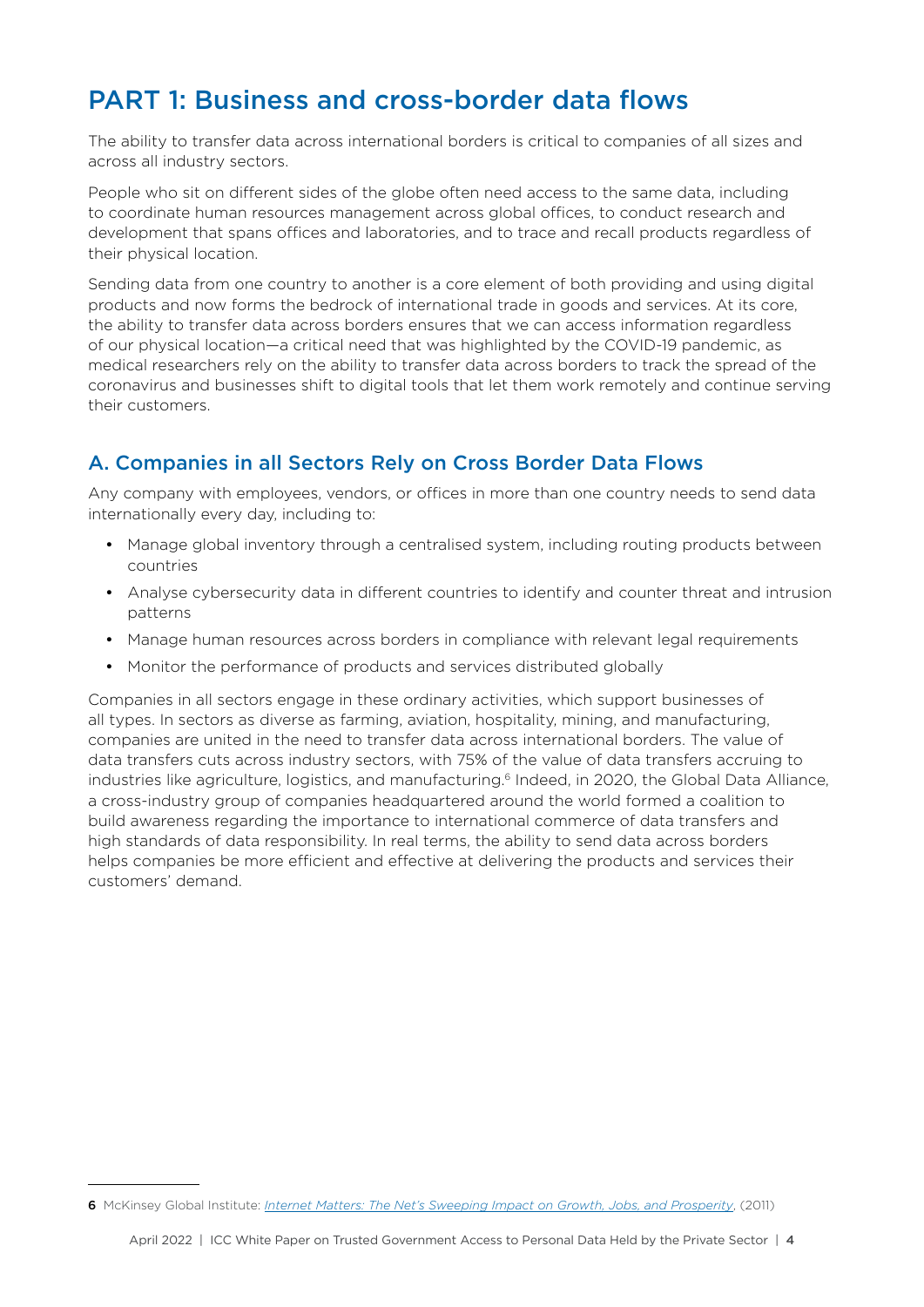#### <span id="page-4-0"></span>ALL INDUSTRIES RELY ON CROSS-BORDER DATA FLOWS

The movement of data across borders is essential to the global economy. Companies in all sectors rely on products and services that require transferring data across international borders.

Agriculture: For farmers, the ability to access cross-border technologies and information can help small-scale producers mitigate crop risks (including losses from pests, disease, and weather-related events) and improve crop yields. It can also ensure those producers have access to up-to-date, reliable information on export markets, pricing, insurance and shipping options, as well as online marketplaces.7

**Banking & Retail:** Detecting credit card fraud at the point of sale is a clear example of the benefit of cross-border data flows. No matter where you are in the world, your bank's computer can analyse your purchases in a matter of seconds after you swipe your credit card. Based on that analysis, the system can allow the purchase or flag it as likely fraud and stop it. Credit card systems also transfer data to detect online or "card-not-present" credit card fraud anywhere in the world.<sup>8</sup>

Health Care & Medicine: Cross-border transfers of personal data allow hospitals and other care facilities to use clinical support software to analyse electronic health records, health insurance claims, and data sets to help caregivers improve effectiveness of medical treatments and reduce risks. For example, analytical software can track and analyse patient outcomes, create medical images and help surgeons and clinicians understand the data and decide when specialists are needed. The software can also be used to share digitised medical images for consultations with specialists anywhere in the world, improving the quality of medical advice for patients.9

**Transportation & Shipping**: When vehicles, vessels, and equipment break down, it can delay production and delivery timelines. Technologies that heavily rely on data flows—such as Internet of Things (IoT), data analytics, AI and blockchain—can help optimise predictive maintenance, avoiding or greatly minimising supply chain disruptions due to transportation delays.10

#### B. Companies of All Sizes Rely on Cross Border Data Flows

Companies large and small rely on the ability to transfer data across borders. Regardless of their size, companies depend on cross-border data flows to deploy tools that support teleworking, virtual collaboration, online training, and the remote delivery of services, such as virtual education and virtual healthcare solutions. These include cloud-based libraries and databases, video conferencing applications, and interactive collaboration platforms that can be leveraged by large and small companies alike.

At the same time, micro, small and medium-sized enterprises (MSMEs) are oftentimes disproportionately affected by regulatory requirements to assess third country data and privacy laws in order to transfer data, as this represents a relatively greater compliance burden on them than on larger companies who have in place dedicated teams to absorb such tasks.

Still, cross-border transfers are critical to many MSMEs, which often rely on global services to reach new markets and serve new customers. As USAID has explained: *"Digital ecosystems have* 

<sup>7</sup> Global Data Alliance: *[Cross-Border Data Transfers & Economic Development: Access to Global Markets, Innovation,](https://www.globaldataalliance.org/downloads/05062021econdevelopments1.pdf)  [Finance, Food, and Healthcare](https://www.globaldataalliance.org/downloads/05062021econdevelopments1.pdf)*

<sup>8</sup> BSA | The Software Alliance: *[Cross-Border Data Flows](https://www.bsa.org/files/policy-filings/BSA_2017CrossBorderDataFlows.pdf)*,

<sup>9</sup> BSA | The Software Alliance: *[Cross-Border Data Flows](https://www.bsa.org/files/policy-filings/BSA_2017CrossBorderDataFlows.pdf)*.

<sup>10</sup> Global Data Alliance: *[Cross-Border Data Transfers & Supply Chain Management](https://www.globaldataalliance.org/downloads/03182021gdaprimersupplychain.pdf)*.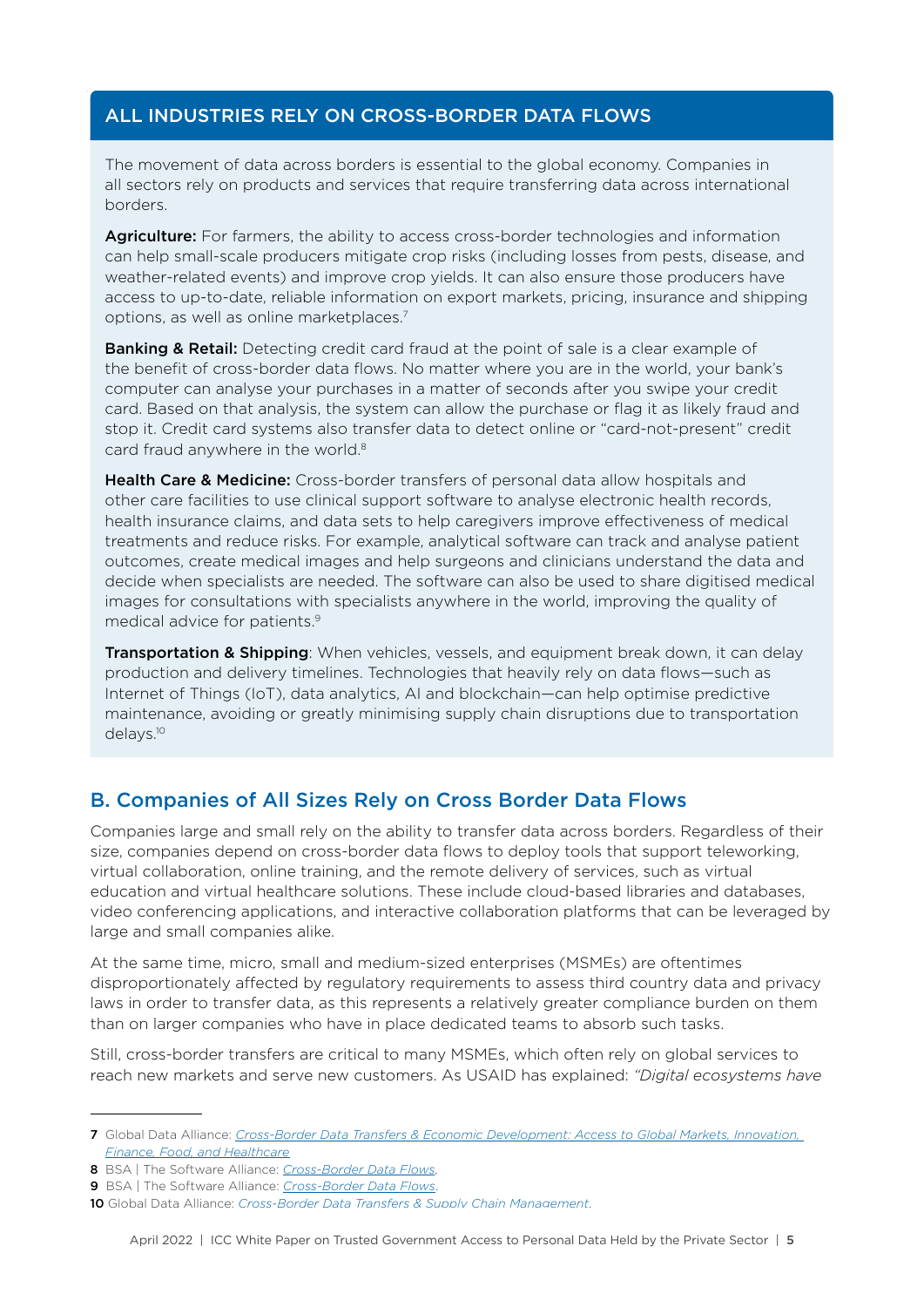*the potential to equip informal merchants, women entrepreneurs, smallholder farmers, and MSMEs engaged in cross-border trade with access to markets, information, and finance. These diverse users require trustworthy services that reflect their needs.... [D]igital trade that spans borders depends on free data flows, digitised customs, and innovations in trade finance made possible by new approaches to lending."*<sup>11</sup>

Cross-border transfers are also integral to international supply chains, which depend on the ability to move information across borders to optimise sourcing, finance, logistics, risk mitigation, and responsiveness.<sup>12</sup> The supply chain process for most products and services involves many phases, parties and countries—and can involve potentially disruptive external factors like weather, material availability, shortages, geopolitical threats, or emergent health crises.13 In early 2020, 94 percent of Fortune 1000 companies reported supply chain disruptions from COVID-19,<sup>14</sup> further highlighting the complex and integrated nature of supply chains and the role of data transfers in risk mitigation and response.

#### CROSS-BORDER ACCESS TO DATA IS CRITICAL FOR SMEs

Cross-border access to marketplaces, purchasers, suppliers, lenders, and other commercial partners enhances the ability of small and medium-sized enterprises to grow and compete.

Leveraging Global Services: Even a single business may need to send data across multiple international borders each day. For example, a small retailer may sell products both through a physical store and through a website that enables it to reach customers in other countries. That retailer may rely on global tools provided by a network of service providers, including cloud storage providers, e-commerce platforms, data analytics providers, human resource management platforms, customer relationship management platforms, and warehousing or fulfilment services that deliver physical goods to customers.15 Those providers may, in turn, rely on other service providers that distribute services across the globe. Each of these providers can serve a crucial role in ensuring the retailer can reach its customers and deliver products they expect.

Access to Finance: For small businesses, advances in financial transparency and security across developing countries also depend on cross-border access to data and cloud-enabled technologies. Globally, about 1.7 billion adults remain unbanked, with many citing distance from financial institutions as a barrier to obtaining a bank account.<sup>16</sup> Technologies that leverage data transfers can increase access to financial services. These include microlending, in which many local financial institutions use cloud-enabled analytics to determine credit risk profiles and deliver loans through automated processes—resulting in the ability to offer micro-loans to citizens and businesses that would otherwise not have access to credit.<sup>17</sup>

<sup>11</sup> USAID *[Digital Strategy, 2020–2024](https://www.usaid.gov/usaid-digital-strategy)*,, p. 37.

<sup>12</sup> Global Data Alliance: *[Cross-Border Data Transfers & Supply Chain Management](https://www.globaldataalliance.org/downloads/03182021gdaprimersupplychain.pdf)*

<sup>13</sup> According to the AON [2016 Global Climate Catastrophe Report,](http://thoughtleadership.aon.com/Documents/20170117-ab-if-annual-climate-catastrophe-report.pdf) the supply chain industry faces an average of 260 major natural disasters annually

<sup>14</sup> Erik Sherman: *[94% of the Fortune 1000 are seeing coronavirus supply chain disruptions: report](https://fortune.com/2020/02/21/fortune-1000-coronavirus-china-supply-chain-impact)*, Fortune, 21 February 2020.

<sup>15</sup> Future of Privacy Forum: *[Understanding Retail Data Flows](https://fpf.org/wp-content/uploads/2021/03/infographic_3.15.21.pdf)*, 23 February 2021

<sup>16</sup> World Bank: *[The Global Findex Database 2017](https://globalfindex.worldbank.org/sites/globalfindex/files/chapters/2017%20Findex%20full%20report_chapter2.pdf)*, Chapter 2: The Unbanked

<sup>17</sup> Global Data Alliance: *[Cross-Border Data Transfers & Economic Development: Access to Global Markets, Innovation,](https://www.globaldataalliance.org/downloads/05062021econdevelopments1.pdf)  [Finance, Food, and Healthcare](https://www.globaldataalliance.org/downloads/05062021econdevelopments1.pdf)*.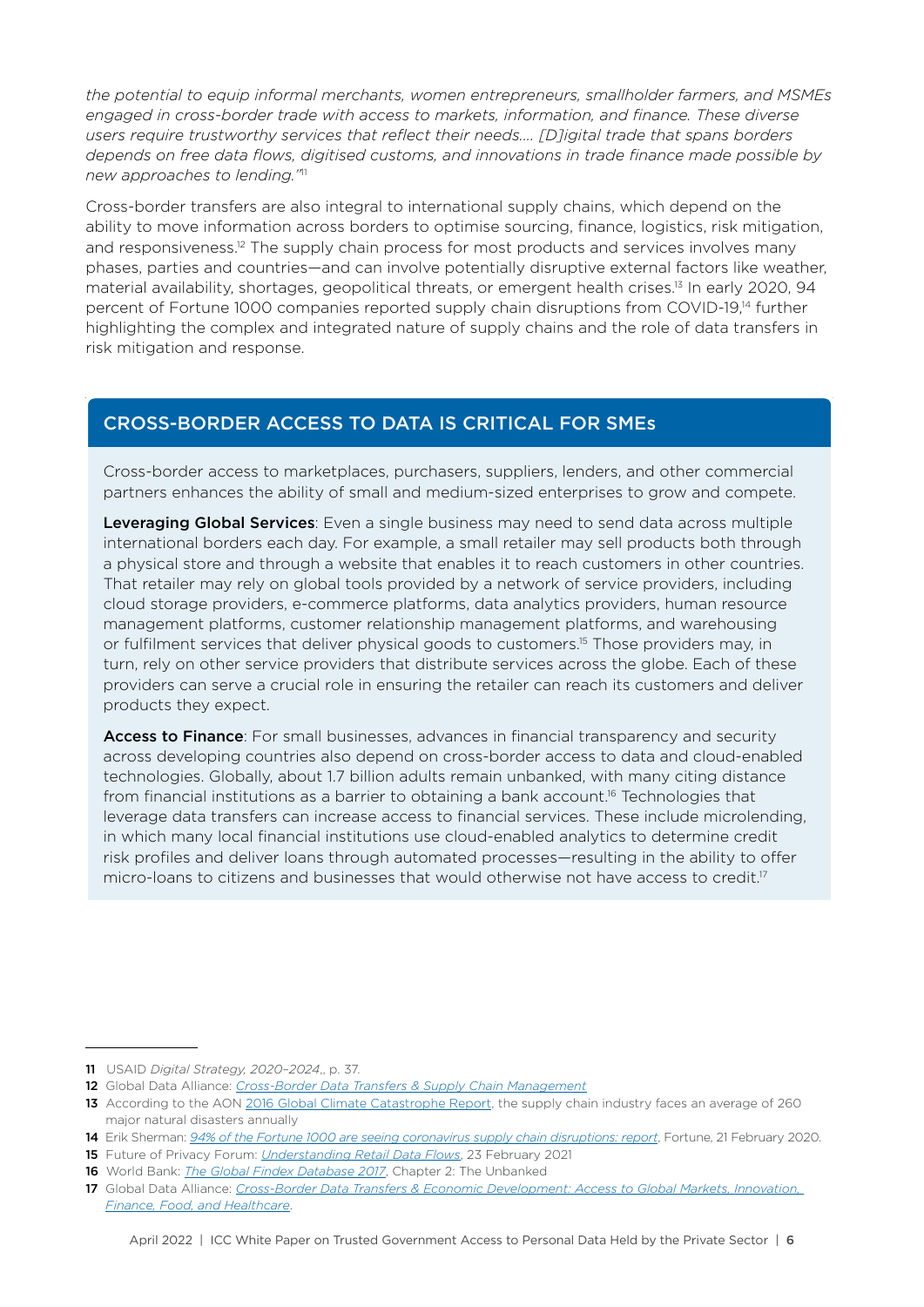### <span id="page-6-0"></span>C. Economic Benefits

Cross border data flows are important not only because they can help companies access global products and services that protect the security, privacy, and functionality of their information but also because they have real economic benefits.

Data transfers are estimated to contribute \$2.8 trillion to global GDP—a share that exceeds the global trade in goods and is expected to grow to \$11 trillion by 2025.18 With 60% of global GDP digitised by 2022, and growth in every industry driven by data flows and digital technology,<sup>19</sup> disruptions in cross-border data flows have broad consequences that can lead to reduced potential GDP gains, reduced investments in local markets, job losses and negative impacts on local and national digital ecosystems—at a time when every government is striving to prioritise economic recovery.

Governments worldwide appreciate the economic significance of transferring data. In 2021, the G7 emphasised the importance of cross-border transfers, including in the G7 Digital Ministers' Roadmap, which recognises that the "ability to move and protect data across borders is essential for economic growth and innovation."20 In the United Kingdom, the Minister of State for Media and Data recently described our "hyper-connected world" as "increasingly reliant on data transfers," which underpin everyday conveniences such as GPS navigation, smart home technology, and content streaming services. Yet the value of those transfers extends well beyond convenience. In 2018 the UK exported £190 billion in services delivered digitally and in 2019 investments in the UK tech sector soared to £10.1 billion—a £3.1 billion increase on 2018's figures and the highest level in UK history.21

#### THE ECONOMIC BENEFITS OF CROSS-BORDER DATA FLOWS

Digital tools helped MSMEs across Asia reduce export costs by 82 percent and transaction times by 29 percent, according to a 2019 AlphaBeta Study.<sup>22</sup>

Data localisation measures on Internet of Things (IoT) applications and machine-to-machine data could result in:

- Loss of 59–68 percent of productivity and revenue gains.
- Investment losses ranging from \$4–5 billion.
- Job losses ranging from 182,000–372,000 jobs.

*Source: 2021 GSMA study conducted in three developing regions (in South America, Southeast Asia and Africa).*<sup>23</sup>

#### According to the World Bank:<sup>24</sup>

- Countries would gain on average about 4.5 percent in productivity if they removed their restrictive data policies
- "Restrictions on data flows have large negative consequences on the productivity of local companies using digital technologies and especially on trade in services"

<sup>18</sup> OECD, *[Measuring the Economic Value of Data and Cross-Border Data Flows](https://www.oecd.org/digital/measuring-the-economic-value-of-data-and-cross-border-data-flows-6345995e-en.htm)*, OECD Digital Economy Papers No. 29724, August 2020

<sup>19</sup> Hamilton, Daniel D., and Quinlan, Joseph P.: *[The Transatlantic Economy 2020](https://transatlanticrelations.org/publications/transatlantic-economy-2020/)*

<sup>20</sup> G7 *[Roadmap for Cooperation on Data Free Flow with Trust](https://assets.publishing.service.gov.uk/government/uploads/system/uploads/attachment_data/file/986160/Annex_2__Roadmap_for_cooperation_on_Data_Free_Flow_with_Trust.pdf)*, 2021.

<sup>21</sup> John Whittingdale MP: *[The UK's New, Bold Approach to International Data Transfers](https://www.privacylaws.com/reports-gateway/articles/uk114/uk114datatransfers/)*.

<sup>22</sup> AlphaBeta, Micro-Revolution: *[The New Stakeholders of Trade in APAC](https://alphabeta.com/our-research/micro-revolution-the-new-stakeholders-of-trade-in-apac)*, 2019

<sup>23</sup> GSMA: *[Cross-border Data Flows — The Impact of Localisation on IOT](https://www.gsma.com/publicpolicy/wp-content/uploads/2021/01/Cross_border_data_flows_the_impact_of_data_localisation_on_IoT_Full_Report.pdf),* 2021

<sup>24</sup> World Bank: *[World Development Report](https://www.worldbank.org/en/publication/wdr2020)*, 2020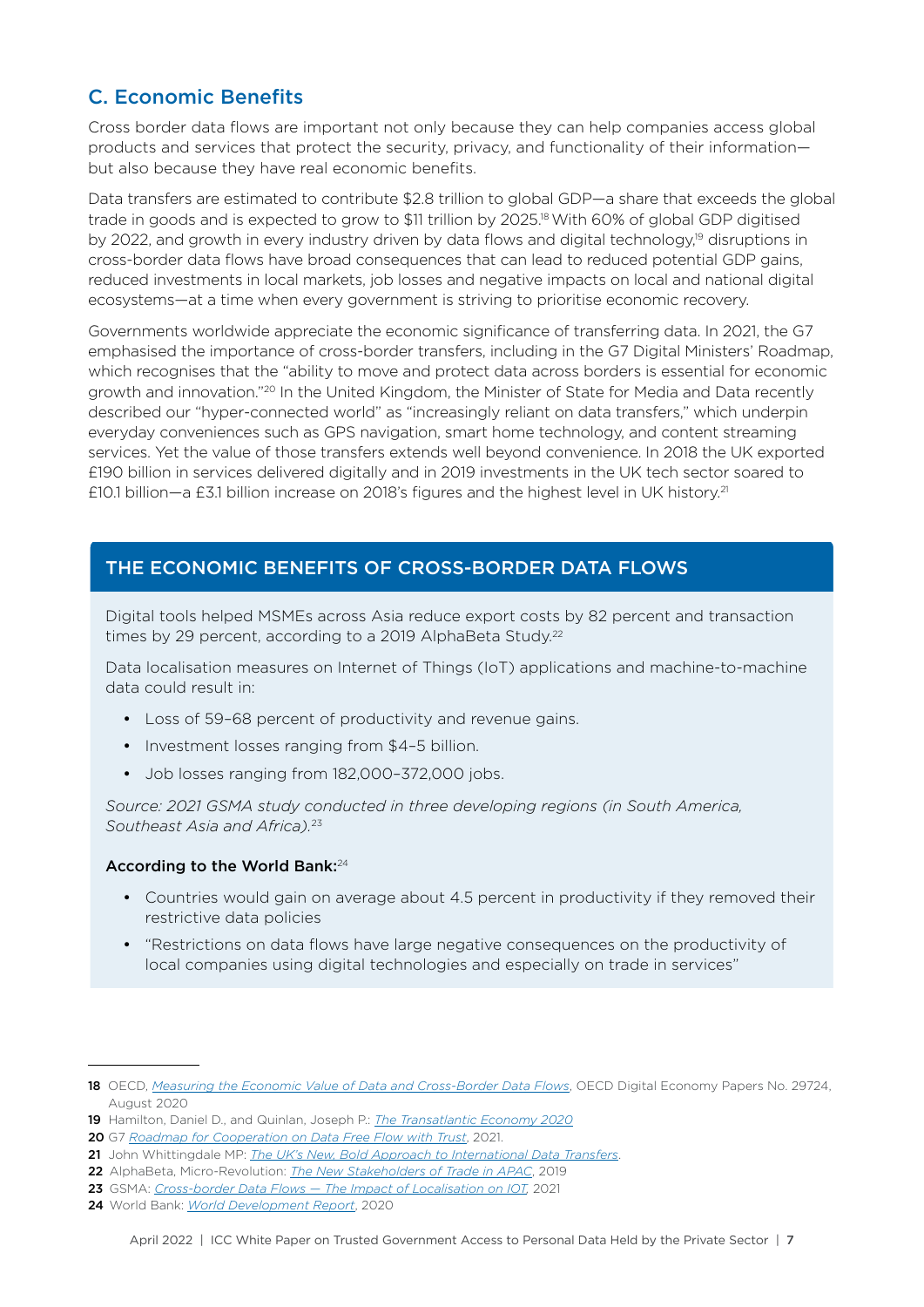#### <span id="page-7-0"></span>According to a 2020 World Economic Forum Study:<sup>25</sup>

- "[A]pproximately half of cross border [services] trade is enabled by digital connectivity [, which] …has allowed developing countries and micro, small and medium sized enterprises (MSMEs) to export through greater visibility, easier market access and less costly distribution."
- "Developing countries...accounted for 29.7% of services exports in 2019."

### D. Societal Benefits

When cross-border data flows are restricted, it does not just frustrate companies' efforts to make their products more secure, more privacy protective, and more functional. Restricting data transfers can also prevent governments from delivering timely services to citizens, stifle efforts of medical researchers to collaborating to identify diseases and treatments, and keep individuals from seamlessly communicating with friends, family, and colleagues overseas.

Examples of these societal benefits include:

- Enabling cross-country collaboration on COVID-19 research: During the COVID-19 pandemic, trusted collaboration between governments and businesses has enabled researchers to understand the novel coronavirus, identify potential treatments, and develop vaccines more quickly. Such collaborative efforts have been a hallmark of the COVID-10 response, starting with the exchanges of data and genetic viral material, and continuing through the development of databases with genome data, chemical structure data, and clinical studies.26 This work helps countries respond to the global crisis by increasing understanding of the virus, tracking its spread and the evolution of different variants, and developing and distributing vaccines. Each of these activities requires researchers, governments, and companies to send and receive data across international borders.
- **Improving health care**: Cross-border data transfers can also improve health care generally, particularly for under-served populations. Remote health services and research into new medical treatments depend on cross-border access to data and cloud-enabled technologies, which can enable cross-border consultations between remote providers in one country and specialists and researchers in others, helping those providers improve treatments for nonroutine cases. Cross-border access to clinical testing and other biopharmaceutical R&D data can also help researchers study and treat diseases, including not just diseases that are prevalent globally but also rare and neglected diseases.
- Expanding opportunities for remote work: The pandemic also illustrated the pivotal nature of data flows in helping companies transition businesses to online-first or online-only models, while shifting employees to remote work. Although many jobs must still be performed on premises, companies are continuing to increase use of remote workplace tools when feasible, while some states are introducing visas for digital nomads to facilitate remote working<sup>27</sup>. Indeed, the exchange of ideas and knowledge among teams of inventors, designers, authors, and other creators and innovators in different countries is critical to all sectors and leveraged by businesses of all sizes.<sup>28</sup>

<sup>25</sup> WEF: *[Paths Towards Free and Trusted Data Flows](https://www.jmfrri.gr.jp/content/files/Open/Related%20Information%20/WEF_May2020.pdf)*, 2020

<sup>26</sup> OECD Science, Technology and Innovation outlook 2021: *[Times of Crisis and Opportunity, Resolving Global Challenges](https://www.oecd-ilibrary.org/sites/e0643f52-en/index.html?itemId=/content/component/e0643f52-en)  [and Crises Through International Collaboration](https://www.oecd-ilibrary.org/sites/e0643f52-en/index.html?itemId=/content/component/e0643f52-en)*

<sup>27</sup> Spain's new visa for digital nomads: The key facts

<sup>28</sup> OECD Science, Technology and Industry Scoreboard 2017: *[The Digital Transformation](https://www.oecd.org/sti/oecd-science-technology-and-industry-scoreboard-20725345.htm)* (Collaborations may take a variety of forms including international co-inventions involving several firms, both small and large, joint research ventures by private and public entities, and formal and informal networks of scientists).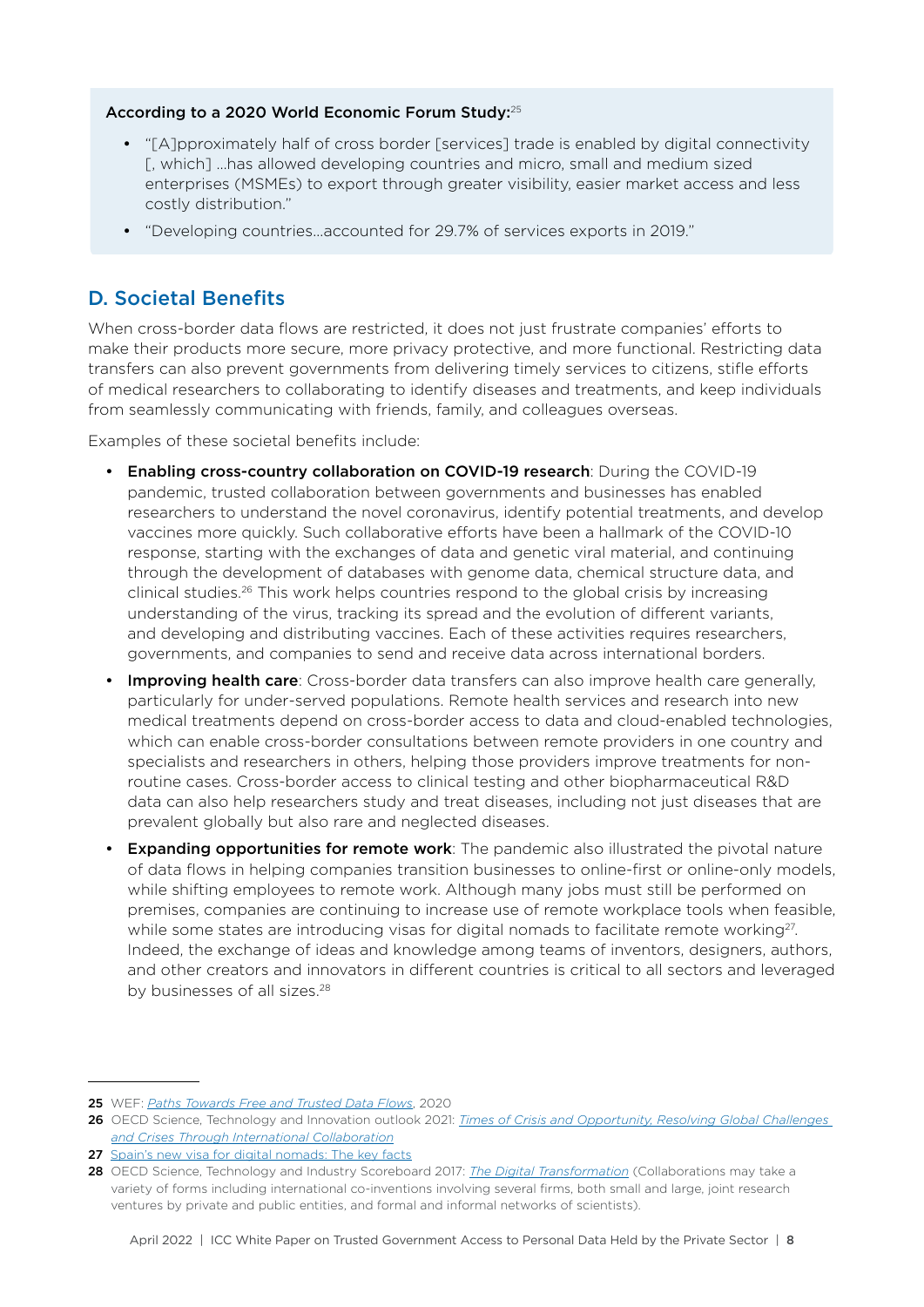### <span id="page-8-0"></span>PART 2: Government access and cross-border data flows: the impact on business

As detailed above, the benefits of trade depend on the trusted and uninterrupted flow of data between countries. Trade, commerce, manufacturing, services, agriculture—virtually any business activity that builds the world's economies—relies on close interaction with commercial partners and customers across the globe and cannot be conducted in national silos alone.

Nevertheless, trust in international data flows is diminishing due to concerns that personal data may be at risk of being accessed by governments across borders, or that governments may lose access to data over which they claim jurisdiction when it is transferred. In 2020 the OECD's Working Party on Data Governance and Privacy (WPDGP) identified unconstrained and disproportionate government access to personal data held by the private sector as a crucial issue for data governance and the protection of individual rights and as a potential barrier to enabling the free flow of data with trust.29

#### WHY DO GOVERNMENTS ACCESS PRIVATE SECTOR DATA?<sup>30</sup>

Driven by rapid digital transformation, governments hold growing amounts of information about individuals. A lot more data (both personal and non-personal) is held by private businesses stored on company servers or by cloud service providers.

Personal data held by the private sector may be valuable for many government purposes, to discover new insights, create knowledge and provide innovative goods and services, such as managing public health matters like the COVID-19 pandemic, optimising public transport grids, or regulating financial markets—just to name a few. Such data is made available through voluntary partnerships.

Among the most important purposes for government access to data are national security and law enforcement. With the advent of cloud computing, much of relevant evidence is commonly held by service providers on private servers located in another country, leading to, what the International Association of Privacy Professionals characterises as the globalisation of criminal evidence.31 Information such as the content of emails, social network posts, and other content are often stored in a different country. A 2018 report by the European Commission found that *"more than half of all [EU] investigations involve a cross-border request to access [electronic] evidence."*<sup>32</sup> Such data is usually obtained from the private sector through government legal demands.

It is understandable therefore the worldwide exponential increase in recent years in government demands for data held by the private sector. However, this also raises several fundamental questions:

1. In a national context, we must consider to what extent and by what means the state should be entitled to compel access to private organisations' datasets on behalf of the public interest.

<sup>29</sup> Government access to personal data held by the private sector: Statement by the OECD Committee on Digital [Economy Policy](https://www.oecd.org/digital/trusted-government-access-personal-data-private-sector.htm)

<sup>30</sup> Theodore Christakis, Kenneth Propp, Peter Swire: *Towards OECD Principles for Government Access to Data*

<sup>31</sup> IAPP: *[The globalization of criminal evidence](https://iapp.org/news/a/the-globalization-of-criminal-evidence/)*, 2018 <https://iapp.org/news/a/the-globalization-of-criminal-evidence/>

<sup>32</sup> European Commission: *[Impact Assessment, Accompanying the document: Proposal for a Regulation of the European](https://eur-lex.europa.eu/legal-content/EN/TXT/PDF/?uri=CELEX:52018SC0118&from=EN)  Parliament and of the Council on European Production and Preservation Orders for electronic evidence in criminal [matters and Proposal for a Directive of the European Parliament and of the Council laying down harmonised rules on](https://eur-lex.europa.eu/legal-content/EN/TXT/PDF/?uri=CELEX:52018SC0118&from=EN)  [the appointment of legal representatives for the purpose of gathering evidence in criminal proceedings](https://eur-lex.europa.eu/legal-content/EN/TXT/PDF/?uri=CELEX:52018SC0118&from=EN)*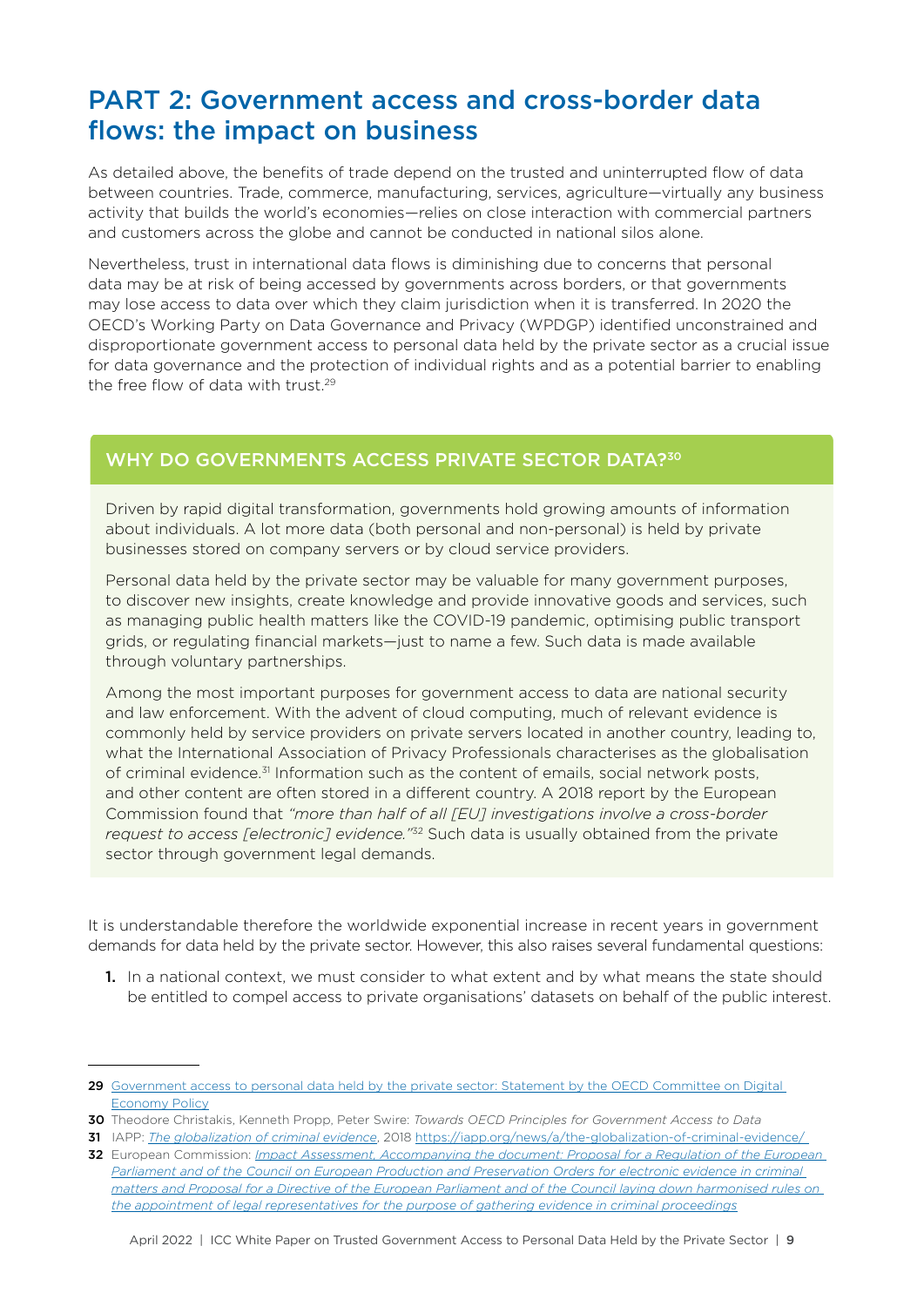- 2. On an international level, differences in each jurisdiction's approach to laws governing government access, their implementation, and discrepancies in safeguards pose significant complications when data transcends borders. Over the past two decades, and especially since the 2013 Snowden revelations, there has been heightened international scrutiny of intelligence agencies' access to privately held data and the scope and scale of such programs and legal demands. Most recently, the 2015 and 2020 Schrems judgments by the Court of Justice of the European Union (CJEU) terminated data transfers under the EU-U.S. Safe Harbour framework and later the Privacy Shield, asserting that certain U.S. legal authorities for international surveillance did not offer protections equivalent to those required by European law.
- **3.** An added layer of complexity is brought by the lack of common definition of personal data across jurisdictions. The definition of personal data can vary depending on the personal data protection law of each country. Furthermore, it is not always possible to completely separate personal data and non-personal data. Some argue, for example, that most information must be treated as personal data, especially in relation to the GDPR.<sup>33</sup>
- 4. Third, government access raises tough questions for companies that face these demands for the data they hold. They must decide whether the demand or request is lawful, though the law may be vague, and whether a cross-border demand presents a conflict of law between jurisdictions in which they operate. Government access requests may be for data related to individuals or to businesses located in or business transactions carried out within the governments' jurisdictions. Companies must decide how much information they are compelled to disclose. Furthermore, businesses are faced with the dilemma of what information about their responses to these demands they may disclose to their customers and to the public.<sup>34</sup>

#### HOW DO GOVERNMENTS ACCESS PRIVATE SECTOR DATA?<sup>35</sup>

Occasionally, governments might **purchase data** from the private sector.

Sometimes, **companies voluntarily provide** national security or law enforcement agencies with data they hold, in case of an imminent threat to the life or safety of an individual or related to another special circumstance. For example, social media platforms might voluntarily identify to a law enforcement agency someone who has shared child pornography or other illegal content online.

**Compelled access:** In certain cases, law enforcement agencies have the authority to oblige companies to provide access to the data they hold. In democratic countries, law enforcement agencies rely on formal legal process, such as obtaining a judicial warrant or an administrative authorisation. Non-democratic countries, by contrast, might rely on coercion or sanctions or authorities with no independent oversight or accountability.

**Direct access:** In some situations, intelligence agencies themselves undertake efforts to obtain data held by a private actor without asking the company to provide it and—in nearly all cases—without the private actor even knowing that the government is trying to access the data. This could be carried out, for instance, via signals intelligence and interceptions, covert espionage operations, or hacking.

For the purpose of this paper, we refer to compelled (obliged) access.

<sup>33</sup> Centre for International Economic Collaboration (CFIEC) Japan: Report of Study Group on Access to Government and Trade Rules, 2022

<sup>34</sup> Ira S. Rubinstein, Gregory T. Nojeim, Ronald D. Lee: Systematic Government Access to Private-Sector Data, A Comparative Analysis, Oxford Scholarship Online, 2017

<sup>35</sup> Theodore Christakis, Kenneth Propp, Peter Swire: *Towards OECD Princip*le*s for Government Access to Data*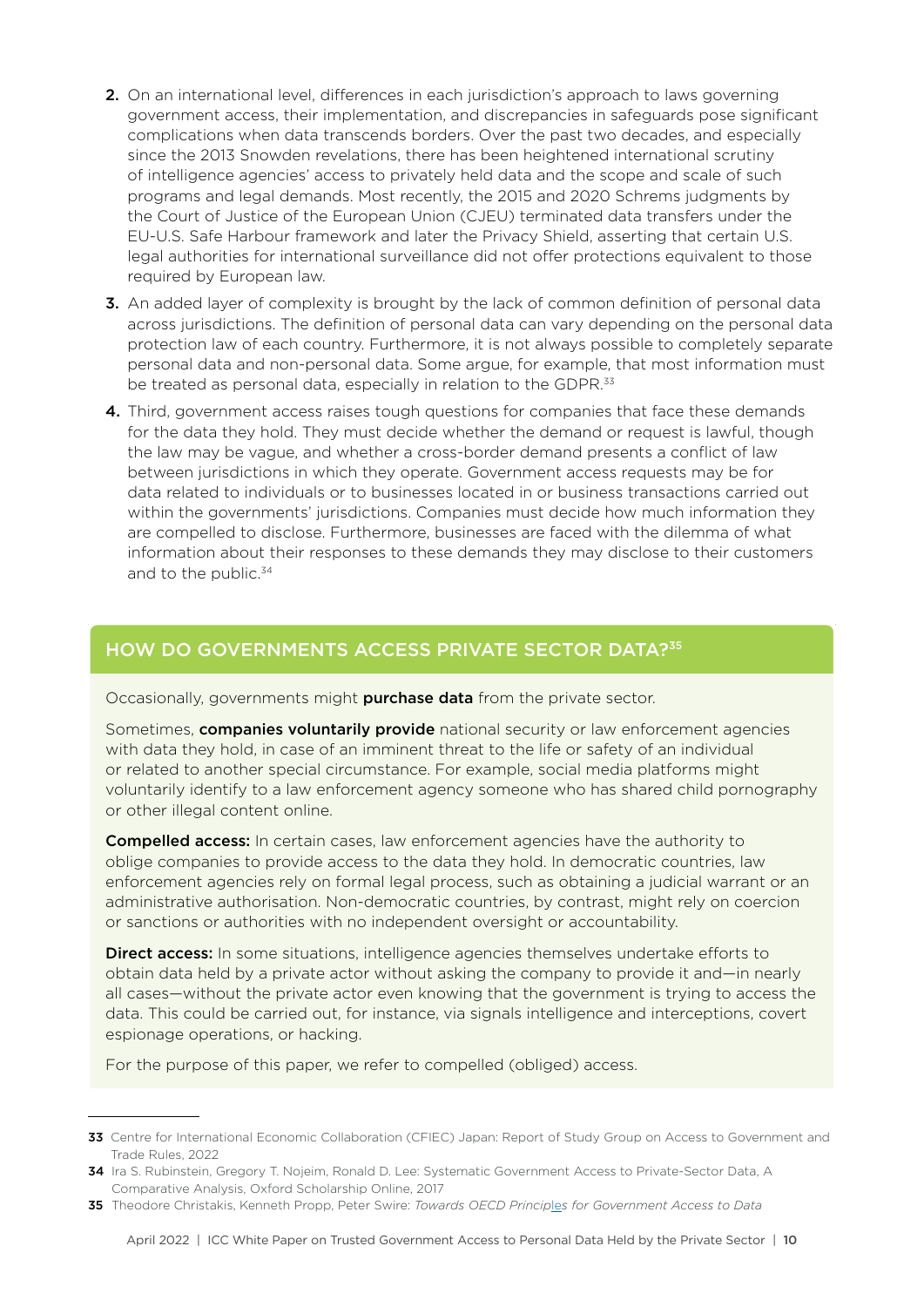There are growing concerns about government practices that fail to preserve trust, namely through unconstrained, unreasonable, or disproportionate requirements that compel access to personal data held by the private sector. Unlimited government access to personal data held by the private sector negatively impacts trust in the digital economy, creating uncertainty with adverse market effects. Fear of such access can cause businesses and organisations to hesitate regarding the transfer to, or storage or processing of personal data in, countries that may allow government access without appropriate safeguards, as this may jeopardise businesses' and organisations' abilities to protect their customers' privacy and to comply with applicable privacy laws.<sup>36</sup> This hesitation does not only affect businesses themselves, but also the populations and economies that cannot benefit (or only at heightened costs) from the products, services, transfer of knowledge and innovation their presence in national markets would bring.

Concerns over government access to personal data significantly contribute to public sectors' reluctance to avail themselves of the benefits of the digital economy, as fears grow that third-party governments will demand access to data over which they previously maintained exclusive control, further eroding trust and burgeoning the negative economic impact. This mistrust could prompt governments to advocate the adoption of rules and practices that require data to be retained locally. Data localisation mandates, however, are harmful for international trade and cooperation:<sup>37</sup>

- Compelled data localisation frustrates the ability of companies to operate in multiple jurisdictions, making it difficult to manage hiring and human resources functions from a single headquarters, to evaluate the performance of connected vehicles from a single research hub, analyse cybersecurity threats at different points in communications networks, and to conduct reasonable network management functionalities, among other challenges (see Part 1 above).
- De facto localisation requirements or compelled data localisation may affect the operations of both multinational companies, and companies that operate in single jurisdictions. Companies that operate in multiple countries may have to consider whether they can provide or continue to provide services in a particular jurisdiction, given the technical implications and costs involved. These concerns are compounded by potential implications for privacy that may arise from putting in place infrastructure that is specific to an individual country. Similarly, companies that operate in a single jurisdiction may be prevented from accessing global products and services and may effectively be cut from global supply chains and, crucially, from foreign markets, stunting their growth and potential. This fragmentation of the internet undermines the economies of scale that is at the core of the digital transformation, including the enablement of micro, small and medium-sized enterprises and the growth of innovation ecosystems domestically.
- Across all industries, the deployment of technical measures broadly and irrespective of the context of a transfer to attempt to limit government access to data can curb the benefits and functionality of a globally interconnected business. Such measures can prevent companies from offering a broad array of features that are critically important to consumers, such as cybersecurity measures or improved communications functionality that depend on the ability to process the underlying data in multiple jurisdictions. These technical measures can also prevent the analysis of data originating from multiple sources in a way that leads to global insights and conclusions, such as combining personal data originated in different countries to implement global safety improvements and increase efficiency.
- Security of data is best achieved with economies of scale arising from investment in robust security protections that apply to cross border data hosting. Per country data localisation solutions cannot achieve those same economies of scale and encourage the use of low-cost solutions that would be sub-optimal given their limited scope.

<sup>36</sup> Business at OECD: *[Statement on Unlimited Government Access to Personal Data Held by the Private Sector: Impact on](https://biac.org/wp-content/uploads/2020/10/Final-Business-at-OECD-Statement-on-Unlimited-Government-Access-to-Personal-Data-1.pdf)  [Cross-Border Data Flows and Economic Growth](https://biac.org/wp-content/uploads/2020/10/Final-Business-at-OECD-Statement-on-Unlimited-Government-Access-to-Personal-Data-1.pdf)*, 28 September 2020

<sup>37</sup> Business at OECD *Statement on the OECD Committee on Digital Economy Policy's work to develop high-level [principles or policy guidance for trusted government access to personal data held by the private sector,](http://www.andi.com.co/Uploads/OCDE1.pdf)* 7 April 2021: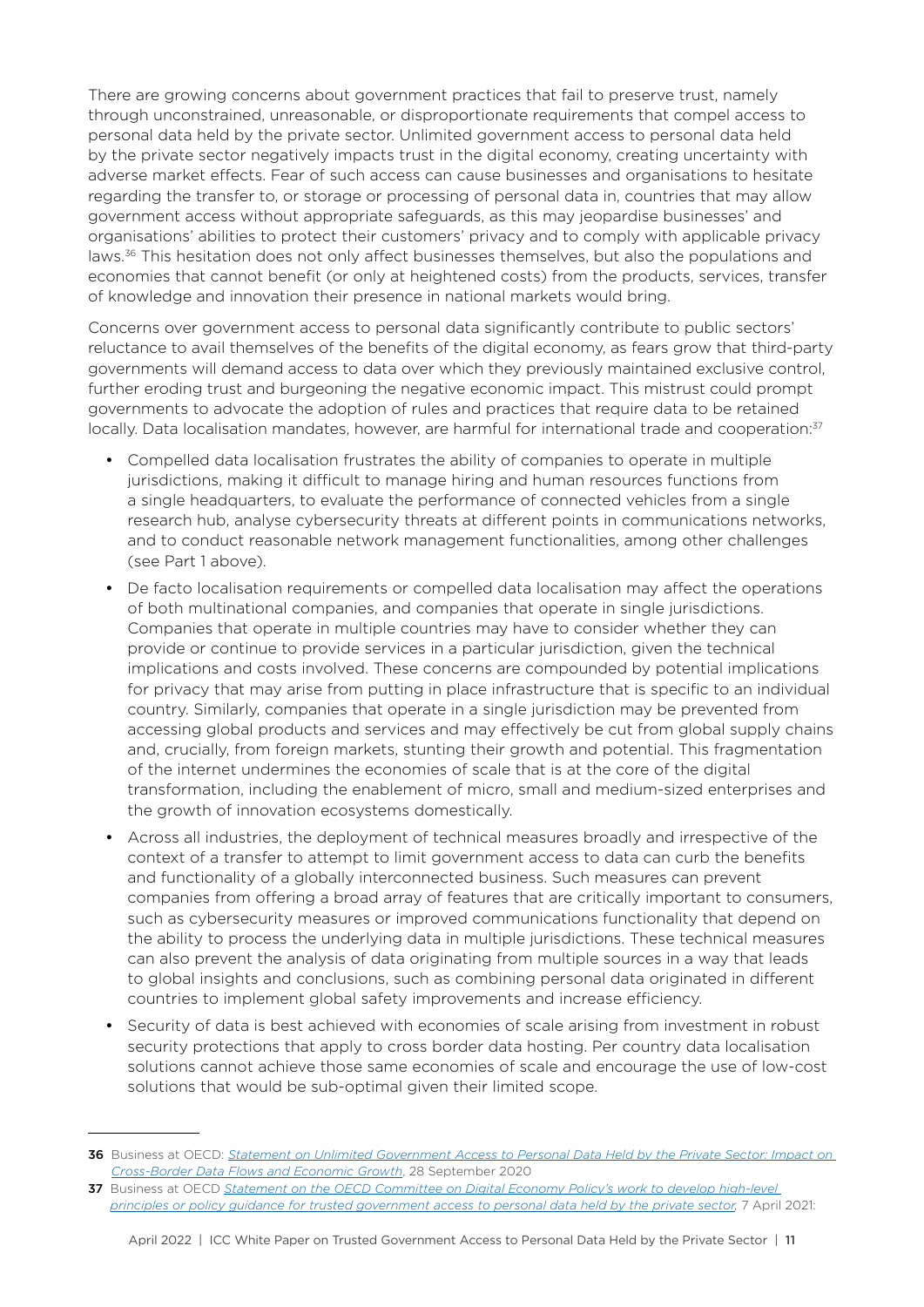- Data mirroring mandates similarly increase the cost of doing business in a jurisdiction by requiring companies to keep a duplicate copy of data in country. These mandates may assuage local authorities' fears that they will not have timely access to data that is needed in a criminal investigation if it is transferred beyond the state's borders. These measures, however, may also have the underlying goal of ensuring unrestricted and direct access by local authorities, compromising privacy rights and compounding the security risk.
- Ultimately, compelled data localisation is not a solution to resolve the existing conflicts of law that often prevent companies from responding to a foreign government's legitimate law enforcement requests. Instead, compelled data localisation is likely to exacerbate those conflicts and put businesses in an impossible position of arbitrating international legal conflicts, shifting the onus of insufficient regulatory alignment across democratic nations to the private sector.
- There is also a risk that compelled localisation may be used as a tool by governments less committed to the protection of human rights to suppress freedom of expression, privacy, and other fundamental human rights.
- Restrictions on the free flow of data can be accompanied by limitations on the capacity of foreign law enforcement agencies to obtain personal data through lawful requests, which may frustrate governments' law enforcement efforts.
- Requiring data localisation in specific circumstances may reflect a government's perception that it helps meet the law enforcement and national security needs of the country, such as to try to guard public sector data from access by a third-party government. However, as stated above, the movement toward compelled data localisation is ultimately counterproductive toward those and other policy goals and stunts the growth of country's economy and the broader digital economy.

Although the aim of this paper is to discuss compelled access to data held by the private sector, we would also like to take note of the increasing concerns around direct access or source code access, oftentimes linked with nation state or nation state sponsored cyberattacks on private sector infrastructure. For example, a recent report found that government operations resulted in some of the most damaging cyberattacks of late, including indiscriminate and wide-ranging operations conducted by Nobelium and Hafnium.<sup>38</sup> While the economic impact of direct access is less visible (in part because industry employs strong encryption and other security features to prevent direct access and is not involved in this form of access through compulsory processes), there is a clear perception that direct access practices untethered to public standards or accountability can contribute to a lack of trust in cross-border data flows and negatively impact economic output.39 A recent global survey of more than 500 executives found that nation state attacks are of top concern for executives, with 80% of North-American, 70% of European and 85% of Asia-Pacific executives noting the phenomenon very or somewhat worrisome. The same survey found that respondents see more international economic co-operation as the top geopolitical change that could most reduce nation-state cyber-attacks on private organisations, followed closely by more international political co-operation.<sup>40</sup> Indeed, the private sector is a long-time supporter of establishing and implementing clear international principles and norms for responsible state behaviour in cyberspace. ICC's issue brief on cybersecurity<sup>41</sup> calls for urgent steps that governments must take to curb cyber threats and shield their citizens and economies from the destructive consequences of cyberattacks.

<sup>38</sup> [Microsoft Digital Defense Report,](https://www.microsoft.com/en-us/security/business/microsoft-digital-defense-report) October 2021

<sup>39</sup> Business at OECD: Statement on The OECD Process to Develop Common Principles for Trusted Government Access to [Data](https://biac.org/wp-content/uploads/2021/12/The-OECD-Process-to-Develop-Common-Principles-for-Trusted-Government-Access-to-Data-1.pdf), November 2021

<sup>40</sup> Cybersecurity Tech Accord and The Economist Intelligence Unit: [Securing a shifting landscape: Corporate perceptions](https://cybertechaccord.org/state-sponsored-cyberattacks-cybersecurity-tech-accord-and-economist-intelligence-unit-study-reveals-they-are-a-major-concern-for-businesses/)  [of nation-state threats](https://cybertechaccord.org/state-sponsored-cyberattacks-cybersecurity-tech-accord-and-economist-intelligence-unit-study-reveals-they-are-a-major-concern-for-businesses/), February 2021

<sup>41</sup> I[CC Cybersecurity Issue Brief #1: Call for Government Action on Cybersecurity,](https://iccwbo.org/publication/icc-cybersecurity-issue-brief-1/) 2021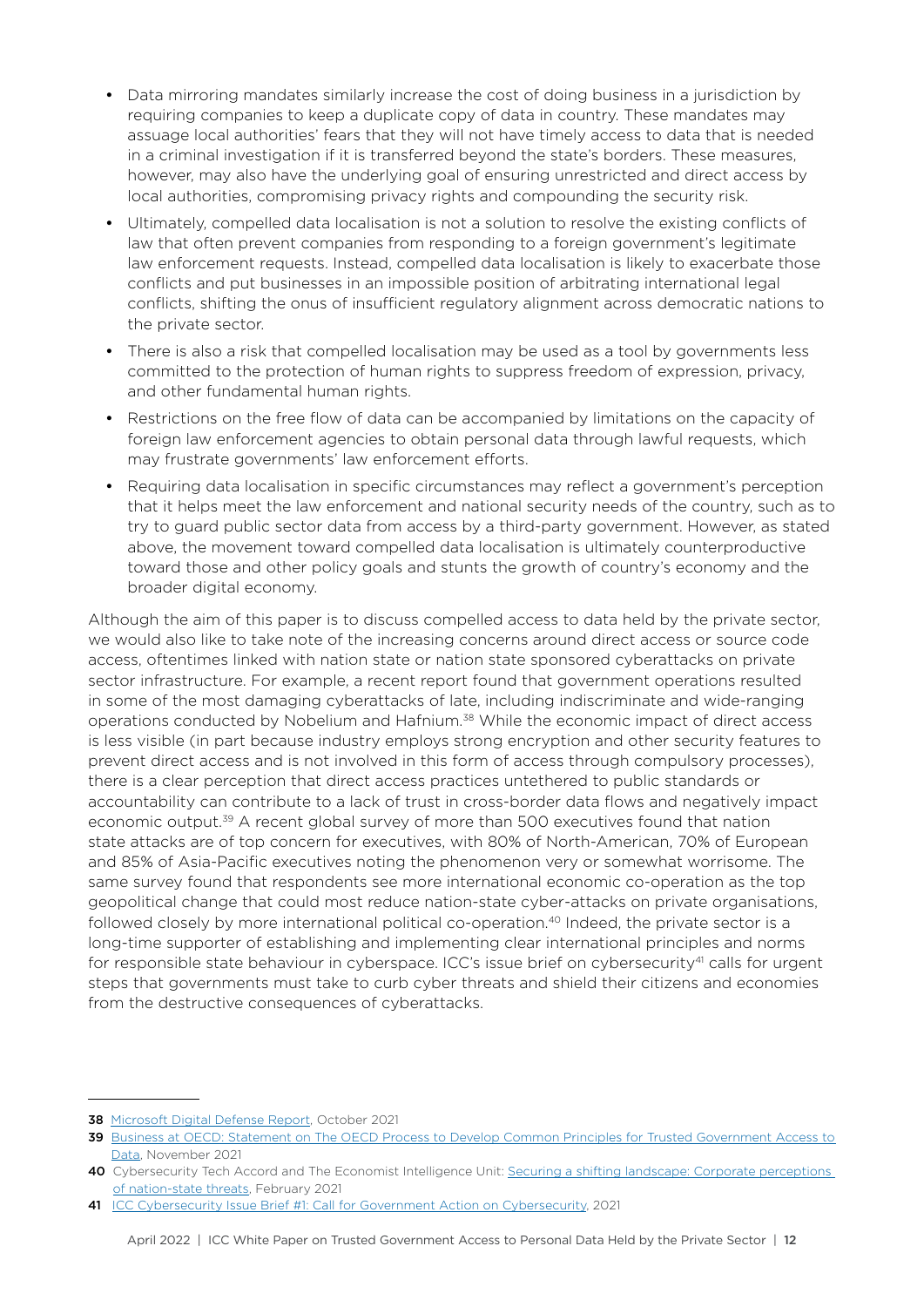## <span id="page-12-0"></span>PART 3: Policy recommendations

As discussed in the sections above, the lack of trust in cross-border data flows leads to uncertainty that may discourage the participation of individuals, businesses, and even governments in the global digital economy. Without clear parameters and rules around government access to personal data, including access across international borders, legal uncertainty will persist, likely leading to the proliferation of data localisation measures, which negatively impact the global digital economy. The establishment of rules for government access to private sector held personal data is of immense importance both for business development and social and economic growth.

As the G7 Digital Trade Principles note, *"[a]chieving consensus on common principles for trusted government access to personal data held by the private sector will help to provide transparency and*  legal certainty. It will support the transfer of data between jurisdictions by commercial entities and *result in positive economic and social impacts."* Indeed, trust is strengthened when governments adopt robust and comprehensive commitments to protect the rights and freedoms of individuals, including the fundamental right to privacy, when personal data are subject to government access. Trust is further strengthened when governments work together directly to reduce barriers to crossborder data flows. This includes developing interoperable standards and agreements to address appropriate cross-border legal demands for data and recognising that public sector data should, in general, not be obtained from private sector actors. Principles and safeguards for government access to personal data held by the private sector are therefore urgently needed as an essential first step in addressing cross-border data flow with trust, providing a much-needed foundation that can lead to more scalable measures and global dialogues. In addition, cooperation between governments and stakeholders, including business and multilateral organisations, are needed to advocate for interoperable policy frameworks that would facilitate cross-border data flows, enabling data to be exchanged and used in a trusted manner, thereby aiming for high privacy standards.

The set of seven draft principles currently under discussion in the OECD on compelled government access to personal data held by the private sector offer a promising starting ground towards the establishment of common global rules on obliged access:<sup>42</sup>

- **1. Legal bases:** Law enforcement and national security agencies should act under existing legal basis. However, the national legal framework for doing so might be less transparent than applies in the private-sector context. Therefore, the legal framework for obliged access should be publicly available to the greatest extent possible. Furthermore, companies might consider certain demands for data overly sensitive or excessively broad. Although a legal base can be found, the validity of demands needs to be examined carefully.
- 2. Pursuit of legitimate aims: The national legal framework should set out legitimate aims for law enforcement and national security access and ensure that the scope of data acquisition and use is consistent with and proportional to the specified purpose, and documents incidences of access for subsequent oversight and redress purposes.

This principle ensures that government access has a legitimate purpose, and—if so—the legally protected interests of private individuals are not unnecessarily infringed, and that the infringement of private individuals' rights is limited to what is necessary and reasonable to achieve that purpose.

3. Requirements for approval: Governments should have legally established procedural requirements for their access requests that are commensurate with the extent of interference with individual rights. Depending on the seriousness of the interference, prior approval of an access request should be obtained from an independent judicial or administrative body. This would allow for a preliminary review of the fulfilment of the principles relating to compelled government access and help prevent violations of private rights by non-compliant requests.

<sup>42</sup> Theodore Christakis, Kenneth Propp, Peter Swire: *Towards OECD Principles for Government Access to Data*.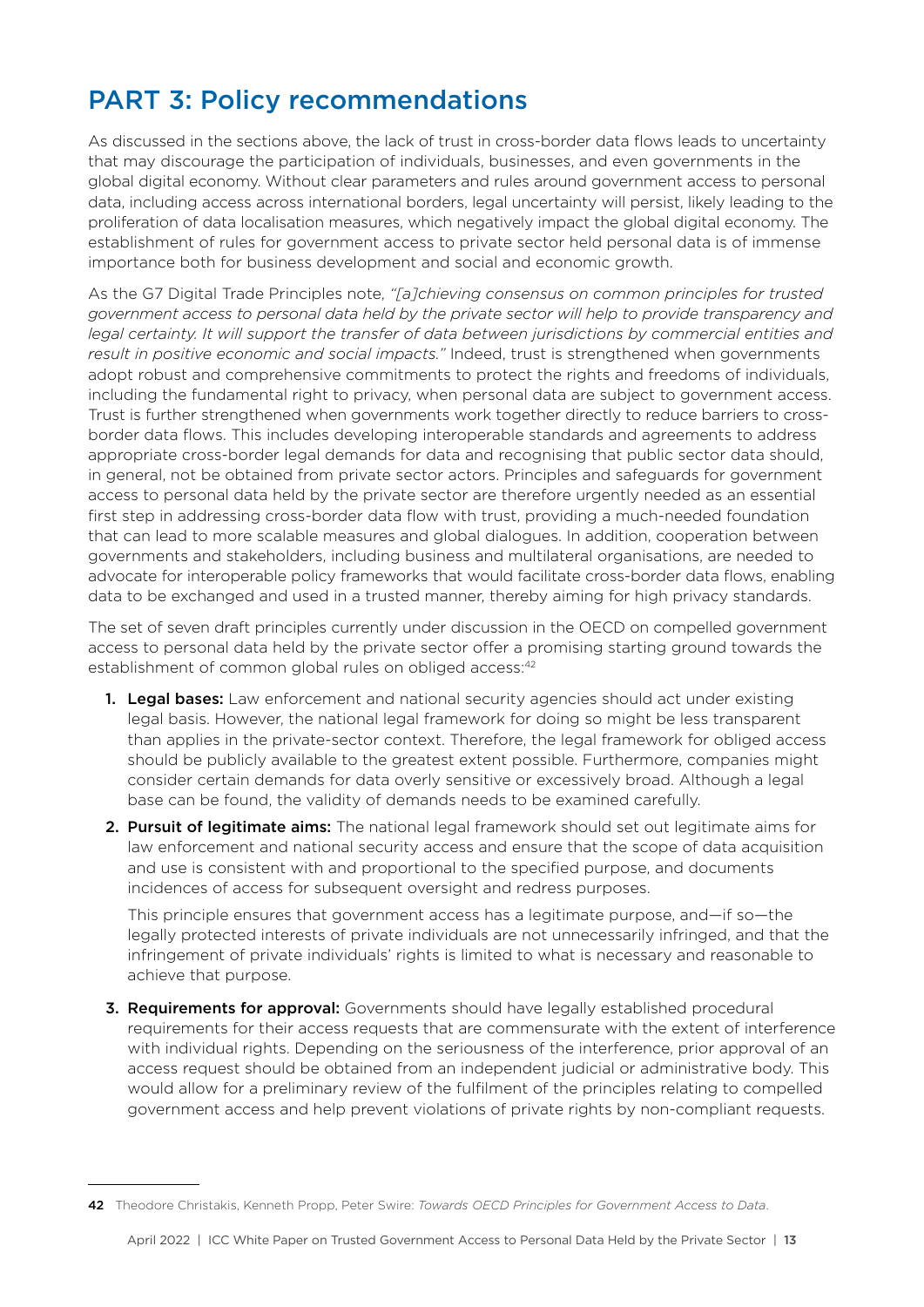- 4. Handling of personal data: Data obtained through obliged access should be handled in a way that maintains its security and integrity, retained only for so long as legally authorised, and deleted if not authorised for retention. Handling requirements should also be designed to enable oversight bodies to review collection and use.
- **5. Transparency:** Government access legal frameworks may be less transparent than is afforded by the private sector. Obliged access regimes should be transparent and publicly available to the greatest extent practicable.

While individuals have the right to request the disclosure of the data that agencies have collected about them, a government may prevent the disclosure of classified information for a period of time. Nonetheless, the public availability of laws and regulations is an essential element in ensuring that private individuals are aware of the extent to which they will be required to disclose data about themselves and what remedies they may be entitled to. In addition, the disclosure of access information by the state has the significance of providing citizens with oversight to prevent its abuse. Finally, data subject notification ensures that data subjects are informed of their access to data and have the opportunity to seek redress.

- **6. Oversight:** Mechanisms should exist for the oversight of obliged access, ensuring reporting and remedying instances of noncompliance. Oversight authorities can conduct impartial investigations and audits and to document their findings through regular reports. Ex-post audits are equally important to prevent violations of the rights of private persons.
- **7. Effective redress:** Legally binding remedies should be available to the data subjects in the event of a breach by the government of the access, use and retention rules. Effective redress should be conducted by independent bodies such as courts or other impartial entities. These institutions may require correction or deletion of data, or award compensation for damages. If the information obtained through obliged access is later used in a criminal prosecution, the prosecuted individual should have the right to obtain and challenge it. This notification right may be limited or deferred, "due to legitimate government need to protect the lives and integrity of national persons or national security or law enforcement information and investigations."

In addition to these principles, possible others could be considered, such as:43

- **1. Conflicts of law:** Government requests for access to data held by a private company in another jurisdiction might pose conflicts of law that are difficult to navigate for businesses. A mechanism should be established through which such conflicts or inconsistencies can be raised and resolved between governments to ensure that compliance with laws and regulations in one jurisdiction does not result in violation of laws and regulations in another. Such mechanism would reduce in advance the burden on private parties to reconcile conflicts between the obligation to provide data under with prohibitions of disclosing data to third parties.
- 2. Fairness and equitability: The operation of the legal system for government access should not be arbitrary but should be carried out with uniform standards and methods. Unfair, arbitrary or discriminatory treatment should be eliminated in the selection of the private sector actors subject to access. Government requests should not be based on prejudice or discrimination on any grounds, such as race, ethnicity, culture, religion, gender or sexual orientation.
- 3. Prohibition of excessive costs and burdens: Government requests should avoid posing excessive costs and burdens on the private company whose data is accessed, thus avoiding impediments to its business operations and infringement of its rights
- 4. Intermediary liability: Governments might request access to companies for user data rather than the users themselves, whereby these companies may be held liable by users for disclosing their personal data, even though companies are obliged to comply with government orders. Similarly, companies may be held liable for the content of user data that they process but do not create themselves. In such cases intermediary liability exemptions should apply.

<sup>43</sup> Centre for International Economic Collaboration (CFIEC) Japan: Report of Study Group on Access to Government and Trade Rules, 2022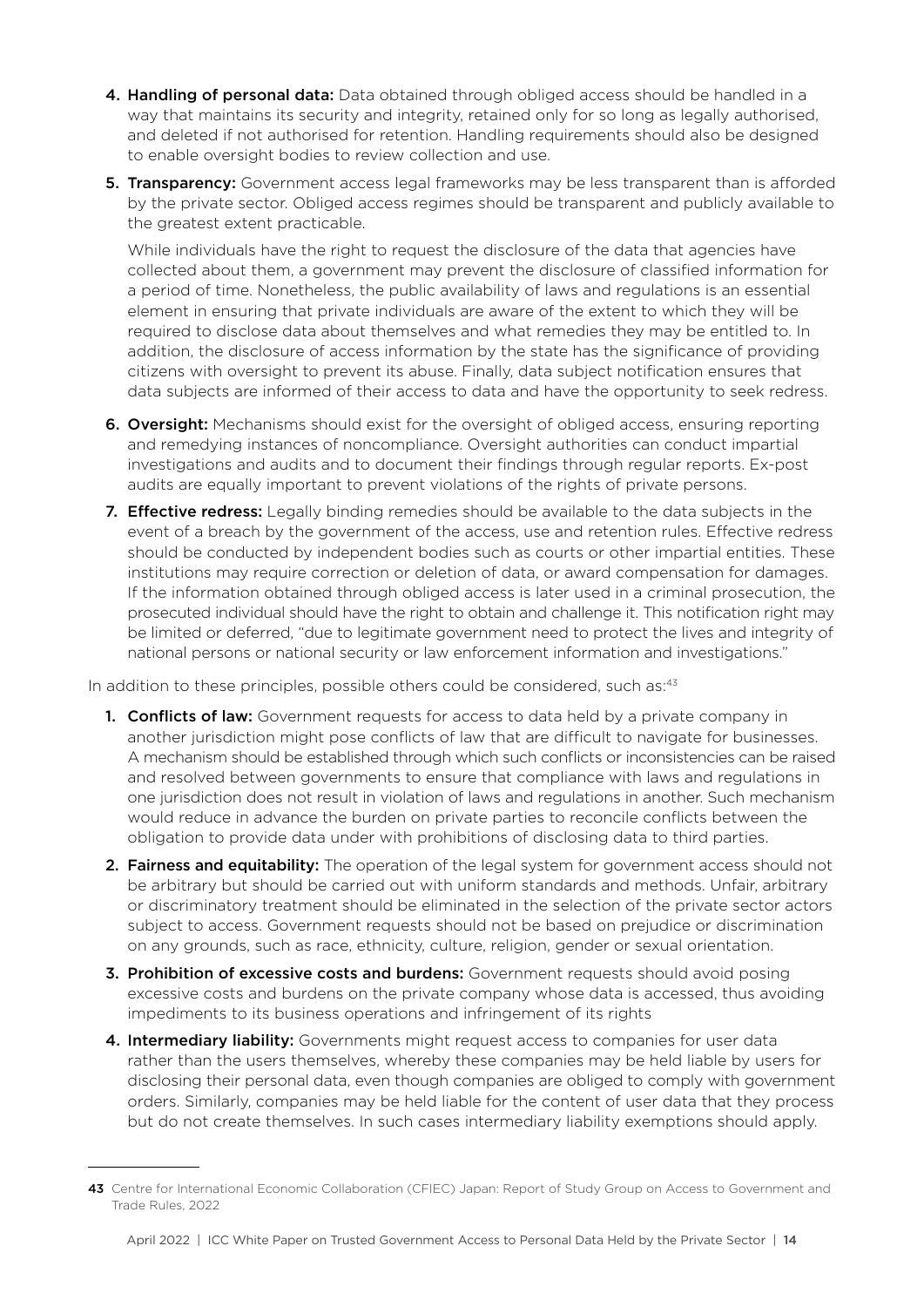Furthermore, to ensure trust and safety of cross-border data flows, the implementation of commonly agreed global rules and principles on compelled access should be periodically reviewed. This would enable governments to reflect on potential capacity gaps and to improve the business environment accordingly.

Establishing trust and minimising disruptions in data flows are fundamental to reaping the benefits of digitalisation. ICC strongly support the efforts of the OECD to establish common principles for government access to personal data held by the private sector. We stand ready to provide relevant input and evidence to assist with the evaluation of existing practices and timely development of policy guidance that can further trusted government access to data.